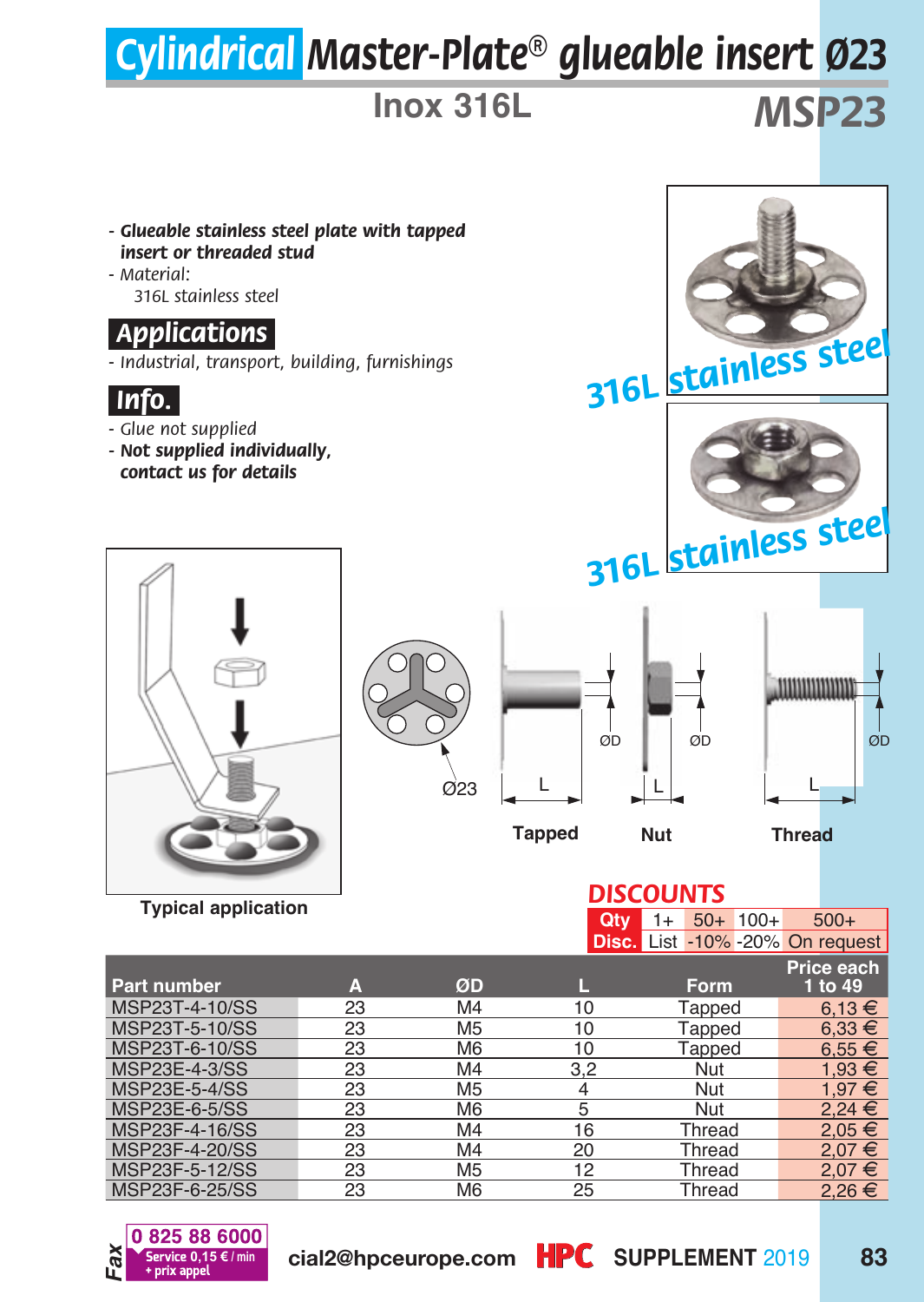## Our other products



RPP heavy duty timing belt, RPP8



Worm and wheel set, Bronze



Asynchronous AC Motor 0.55 to 1.1kW, 0.55 to 1.1kW



Conveyor wheel, Plastic



Square Tube, Aluminium or Stainless steel



Flat cable clamp, Steel



Crossed helical gear crossed axis at 90°, Steel 20NCD2



Right angled mounting plate, Right angled mounting

**Complementary products** 



Steel spur gear, Steel 20NCD2



Drive sprocket for slat top chain, Range 882



Angular clamp, Universal



Suction cup threaded insert, Adaptator for insert



Masterplate® glueable insert rectangular, rectangular with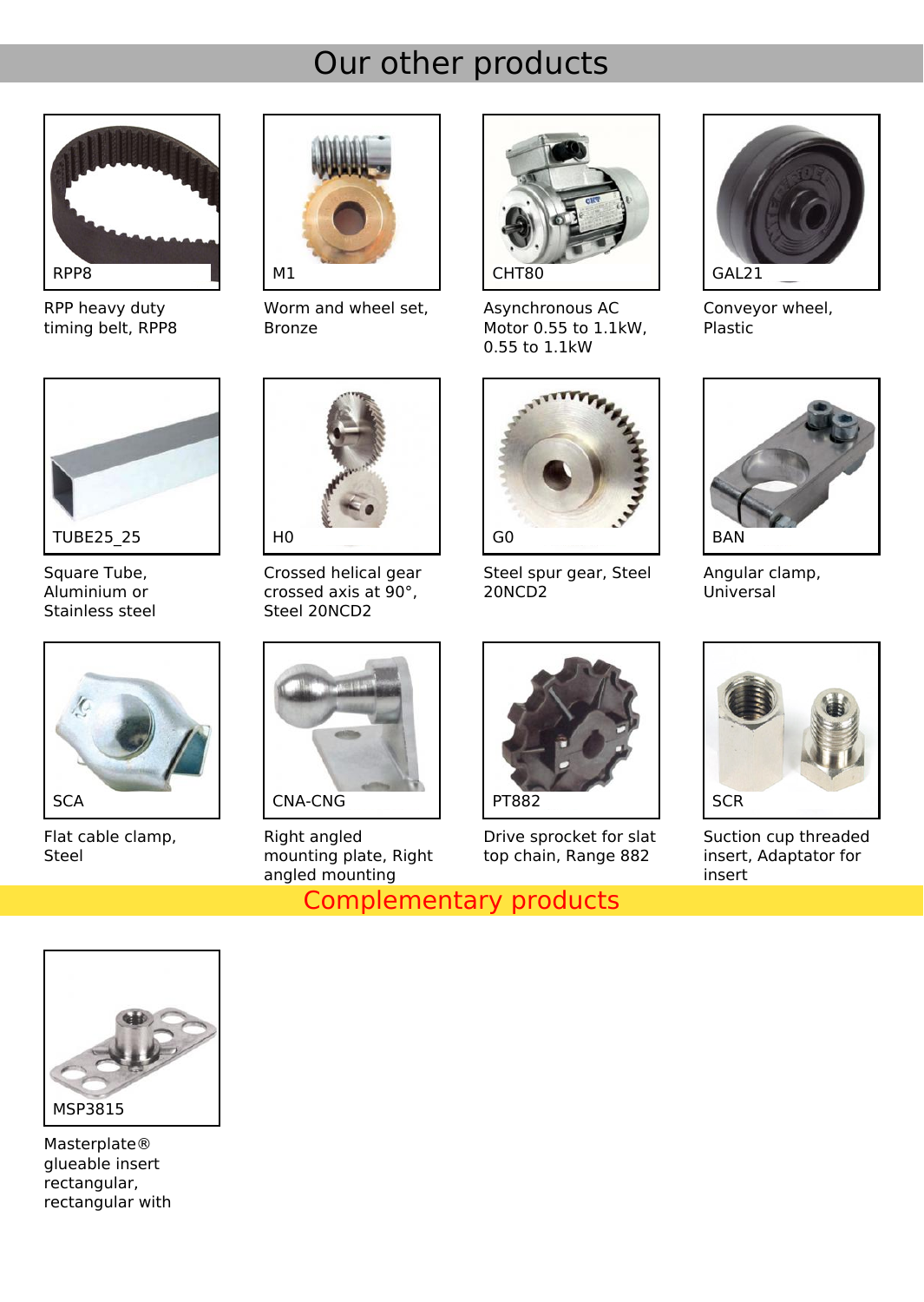tapped i...



Masterplate® glueable insert Ø38, Cylindrical Ø38 with threaded s...



Masterplate® glueable insert rectangular, rectangular with nut



Masterplate® glueable insert rectangular, rectangular with